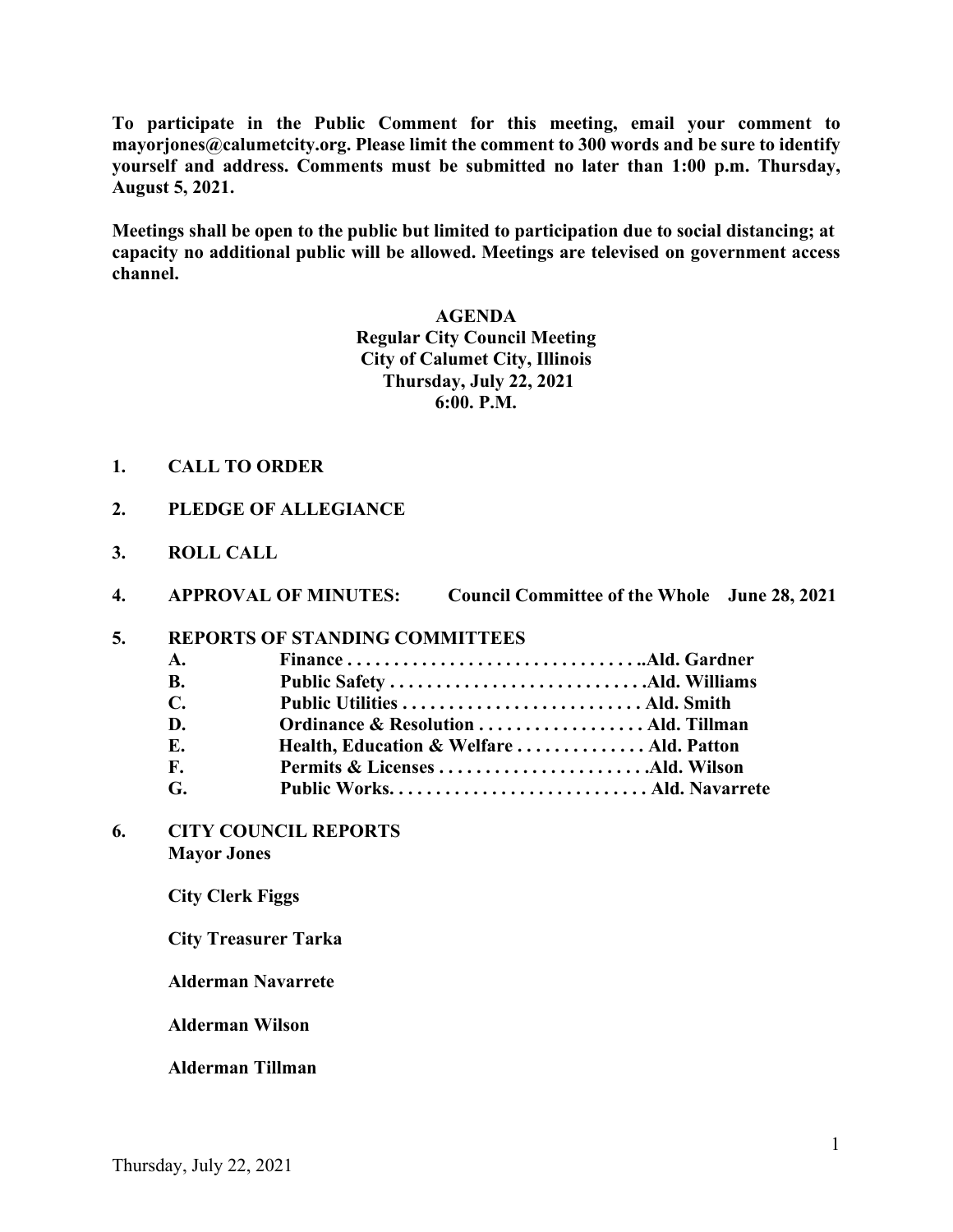**Alderman Williams**

**Alderman Gardner**

**Alderman Patton**

**Alderman Smith**

# **7. INFORMATIONAL ITEMS TO BE ACCEPTED AND PLACED ON FILE**

- **A. Recognition of Police and Firefighters for their bravery during a fire that occurred in June of 2021.**
- **B. City Clerk Figgs submitting the Revenue Report for June 2021.**
- **C. Letter from the Fire Department submitting information about the Basic Operations Firefighter Academy.**
- **D. Letter from the Fire Department submitting information about the Emergency Medical Technician program.**
- **E. Letter from City Treasurer Tarka submitting information about the Revenue & Expenses Report May 2021.**
- **F. Letter from Deputy Treasurer Rudder submitting information regarding the Expenditure Status Report June 2021.**
- **G. Letter from Deputy Treasurer Rudder submitting information about the**  Revenue **Status Report June 2021.**
- **H. Letter from resident complaining about the illegal fireworks in Illinois and requesting action from the Mayor's Office and the Chief of Police**
- **I. Letter from Kingdom Builder's Church requesting that the intersection of Sibley and Muskegon be renamed in honor of the late Bishop Renaldo James Kyles.**

### **8. NEW BUSINESS**

- **A. Various Action Items - consideration of and possible action:** 
	- **1. Amend the Crime Free Housing Ordinance by adding language requiring all rental transitional housing, including but not limited to; Group Homes and Half-way housing, be in compliance with all rules of the Ordinance.**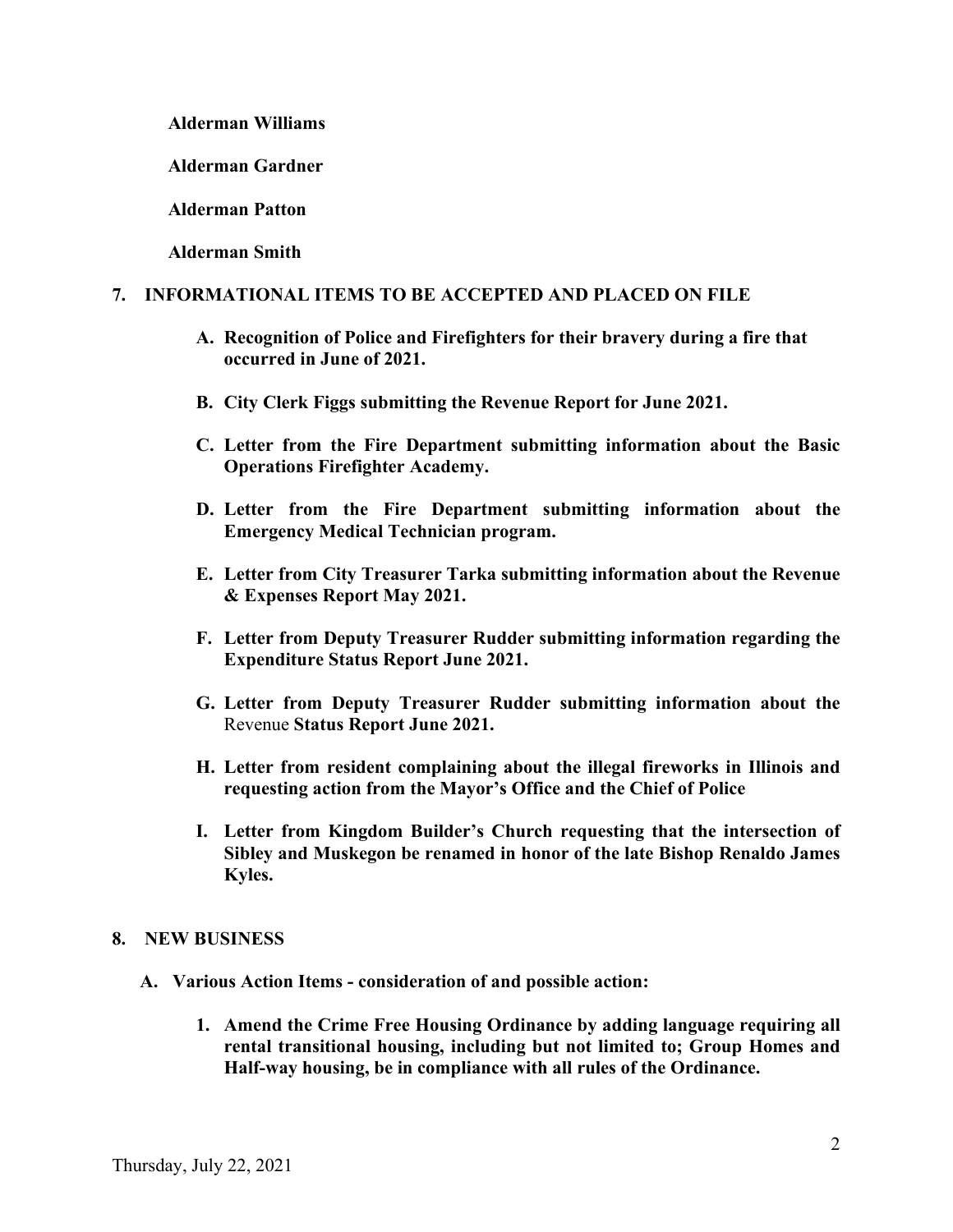- **2. Motion to approve adding the address of 638 Paxton of the 4th Ward to Lawn Service List (previously approved for the 4th Ward.)**
- **3. Motion to direct City Engineers to provide cost of installation of three (3) permanent Speed Humps on 1 City block: report back to City Council at the next regular City Council meeting.**
- **4. Motion to Direct the City Attorney to Draft the following: Ordinance requiring all commercial retail business have operating and record capable camera systems on the interior and exterior of their property, and for those cameras to be operating when those properties are occupied.**
- **5. Motion to direct the City Attorney to review and draft an Ordinance requiring all business to have no more than fifty percent (50%) of their windows clear from any obstruction.**
- **6. Motion to direct the City Attorney to review and draft an Ordinance requiring all multi-unit dwelling complexes have operating and record capable camera systems on the exterior of their property and for those cameras to be operating when properties are occupied.**
- **7. Motion to Approve the Fire Department's Code of Professional Conduct Use Policy for social media usage.**
- **8. Motion to approve the Department of Personnel Directive Use Policy for social media usage.**
- **9. Motion to approve the Police Department Use Policy for social Media Usage.**
- **10. Motion to direct the Public Works department to erect a handicap sign at 872 Buffalo.**
- **11. Motion to delegate certain authority regarding litigation matters to Ancel Glink, as discussed in closed session.**

### **B. BUILDING PERMITS**

|    | <b>INEW PERCE CONSTRUCTION</b> |         |                      |
|----|--------------------------------|---------|----------------------|
| 1. | 260 Prairie                    | Privacy | 3rd Ward             |
|    | 2. 638 Bensley                 | Privacy | 7 <sup>th</sup> Ward |
|    | 3. 23-156th Pl.                | Privacy | 5 <sup>th</sup> Ward |
|    | 4. 379 Crandon                 | Privacy | 4 <sup>th</sup> Ward |
|    | 5. 290 Oglesby                 | Privacy | 4 <sup>th</sup> Ward |
|    | 6. 1417 Memorial               | Privacy | 2 <sup>nd</sup> Ward |

# **NEW FENCE CONSTRUCTION**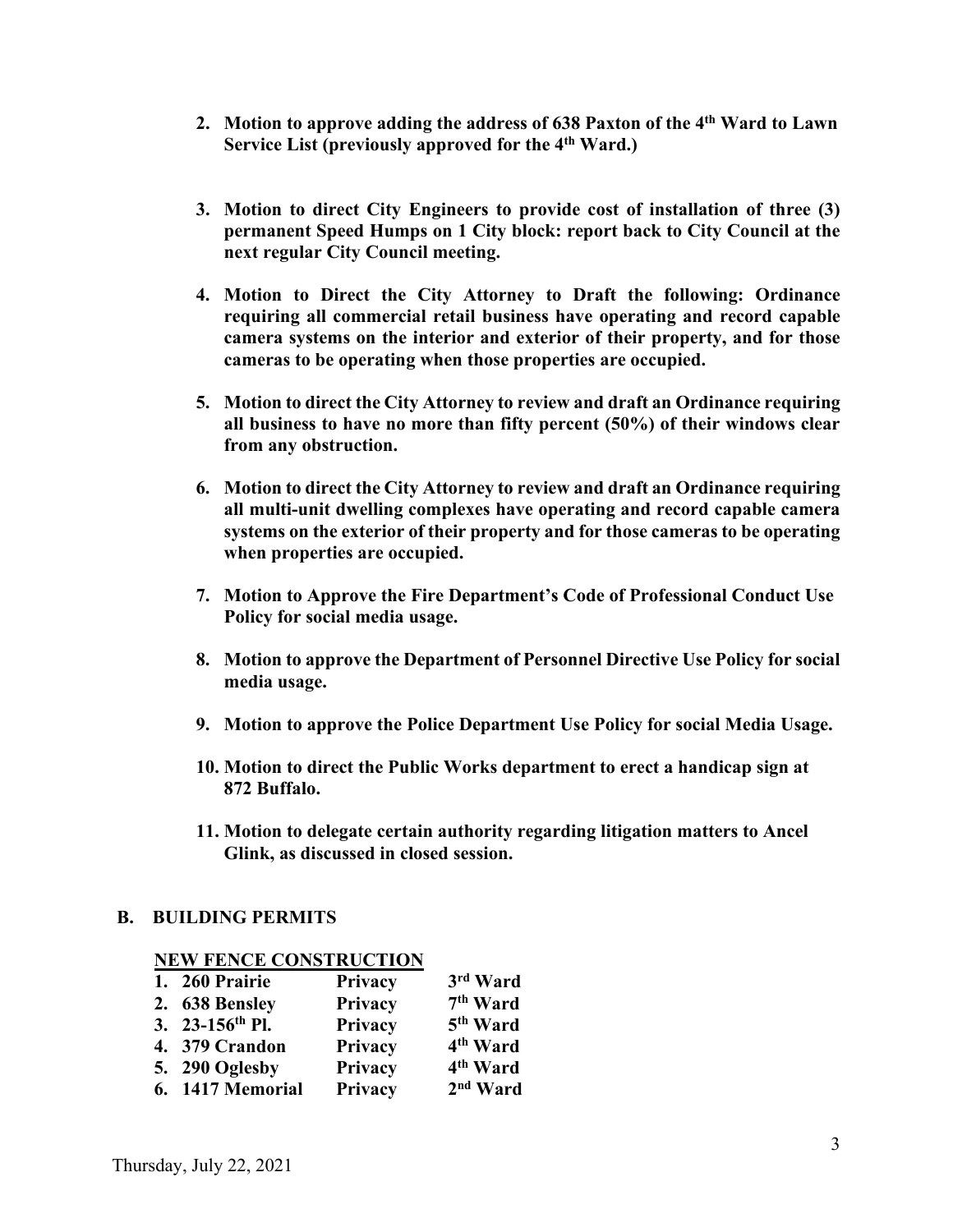| 7. 781 Superior              | Privacy | 6 <sup>th</sup> Ward |
|------------------------------|---------|----------------------|
| 8. 275 Oglesby               | Privacy | 4 <sup>th</sup> Ward |
| 9. 548 Marquette             | Privacy | 2 <sup>nd</sup> Ward |
| 10.362 Paxton                | Privacy | 3rd Ward             |
| 11.594 Escanaba              | Privacy | 2 <sup>nd</sup> Ward |
| 12.314-155 <sup>th</sup> Pl. | Privacy | 5 <sup>th</sup> Ward |
| 13.1267 Hirsch               | Privacy | 6 <sup>th</sup> Ward |

## **C. RESOLUTIONS AND ORDINANCES**

- **a. A Resolution Appointing an Auditing Official and Establishing Procedures for Whistleblower Claims.**
- **b. A Resolution Approving an Authorizing Execution of a Preliminary and Final Plat of Subdivision for Narco River Business Center First Re-Subdivision And Accepting Dedication To The City Parcel 1 In Narco Business Center First Re-Subdivision (1700 Torrence Avenue-New City Hall).**

## **D. FINANCIAL MATTERS**

- **1. Approve settlement agreement for Ronald R. Peterson V. Calumet City, Case No. 19- 00466; authorize the City Treasurer to remit payment in the amount of \$11,000.00, as stated in the communication, and to charge account #.**
- **2. Approve purchase of standpipe bag kit and shut off grip; authorize the City Treasurer to remit payment to Air One Equipment in the amount of \$6,670.00 from account #06617-55100.**
- **3. Approve purchase of three (3) training cans; authorize the City Treasurer to remit payment to South Suburban Welding & Fabricating in the amount of \$8,900.00 from account #06617-55135.**
- **4. Approve payment for installation services for software upgrades; authorize the City Treasurer to remit payment to Central Square (SunGard) in the amount of \$96,828.00 from account #01099-55120.**
- **5. Approve the contract of CCS Design for the remodeling of city hall in the amount of \$9,000.00; direct the City Treasurer to remit payment to CCS design from account: 01099-524199 (City Hall Remodeling)**
- **6. Approve payment to Calumet City Plumbing for water main services; authorize the City Treasurer to remit payment in the amount of \$6,227.92 and to charge account #03036-52349.**
- **7. Approve replacement of streetlight on 582 Torrence; authorize the City Treasurer to**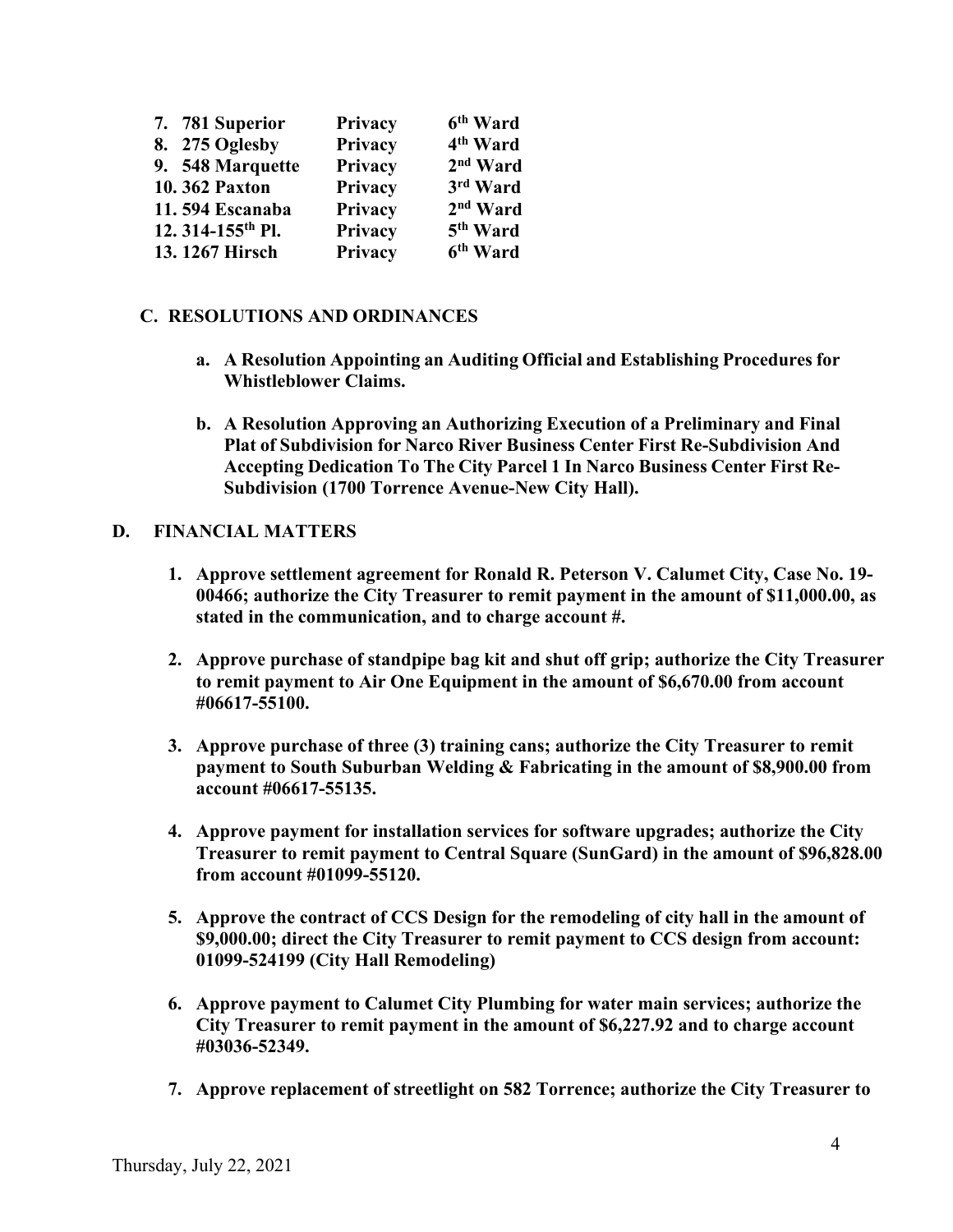**remit payment to Lyons-Pinner Electric in the amount of \$7,684.00 and to charge account #04007-52449.**

- **8. Approve purchase of video laryngoscopes; authorize the City Treasurer to remit payment to Teleflex in the amount of \$8,658.96 and to charge account #06607-55100.**
- **9. Approve contract for scheduling software; authorize the City Treasurer to remit payment to ESO Solution in the amount of \$8,160.000 and to charge account # 06607- 52483.**
- **10. Approve buyback for Ruben Rodriguez due to retirement from their position; authorize the City Treasurer to remit payment in the amount of \$2,199.38 and to charge account #01069-51184.**
- **11. Approve buyback for Raymond Kowal due to retirement from their position; authorize the City Treasurer to remit payment in the amount of \$13,514.33 and to charge account #01060-51157.**
- **12. Approve buyback for Albert Garcia due to retirement from their position; authorize the City Treasurer to remit payment in the amount of \$17,476.60 and to charge account #01069-51118.**
- **13. Approve payment to Calumet City Plumbing for traffic control; authorize the City Treasurer to remit payment in the amount of \$7,990.42 and to charge account #03036- 52101.**
- **14. Motion to amend Illinois Commercial Lease Agreement for 1717 South West Road (Wilder Farms.)**
- **15. Motion to amend Redevelopment Agreement by And Between the City of Calumet City Backyard Fresh Farms, Inc. (Wilder Farms.)**
- **16. Motion to direct City Engineer to assess the standing water issue of 158th St. Paxton Ave for Farnsworth Group; provide the council with costs of resolving this matter.**
- **17. Approve invoice from BON Manager Catering LLC; authorize the City Treasurer to remit payment in the amount of \$1,0000.00 and charge account #.**
- **18. Approve bill listing (\$1,883,132.03)**
- **19. Approve emergency bill listing 7/9/2021 (\$3,195.00) and 6/21/2021 (\$3,570.00).**
- **20. Approve payroll (\$794,176.10)**

#### **21. UNFINISHED BUSINESS**